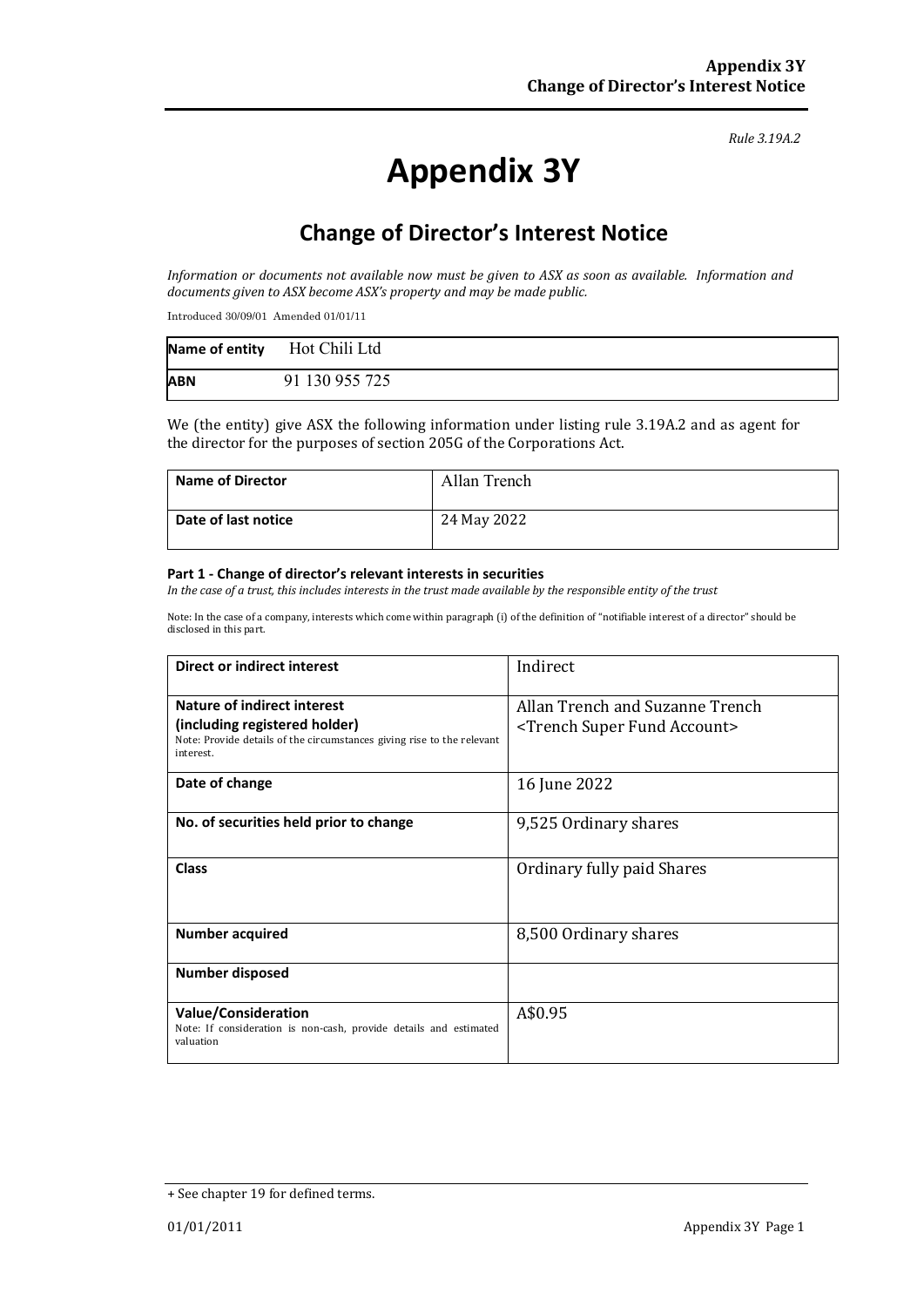| No. of securities held after change                                                                                                                                         | 18,025 Ordinary Shares |
|-----------------------------------------------------------------------------------------------------------------------------------------------------------------------------|------------------------|
| Nature of change<br>Example: on-market trade, off-market trade, exercise of options, issue<br>of securities under dividend reinvestment plan, participation in buy-<br>back | On Market Purchase     |

## **Part 2 – Change of director's interests in contracts**

Note: In the case of a company, interests which come within paragraph (ii) of the definition of "notifiable interest of a director" should be disclosed in this part.

| <b>Detail of contract</b>                                                                                                                                                   | Nil |  |
|-----------------------------------------------------------------------------------------------------------------------------------------------------------------------------|-----|--|
| <b>Nature of interest</b>                                                                                                                                                   | N/A |  |
| Name of registered holder<br>(if issued securities)                                                                                                                         | N/A |  |
| Date of change                                                                                                                                                              | N/A |  |
| No. and class of securities to which<br>interest related prior to change<br>Note: Details are only required for a contract in<br>relation to which the interest has changed | N/A |  |
| Interest acquired                                                                                                                                                           | N/A |  |
| Interest disposed                                                                                                                                                           | N/A |  |
| <b>Value/Consideration</b><br>Note: If consideration is non-cash, provide details<br>and an estimated valuation                                                             | N/A |  |
| Interest after change                                                                                                                                                       | N/A |  |

## **Part 3 –** +**Closed period**

| Were the interests in the securities or contracts detailed $\vert$ No |  |
|-----------------------------------------------------------------------|--|
| above traded during a $^+$ closed period where prior written          |  |
| clearance was required?                                               |  |

<sup>+</sup> See chapter 19 for defined terms.